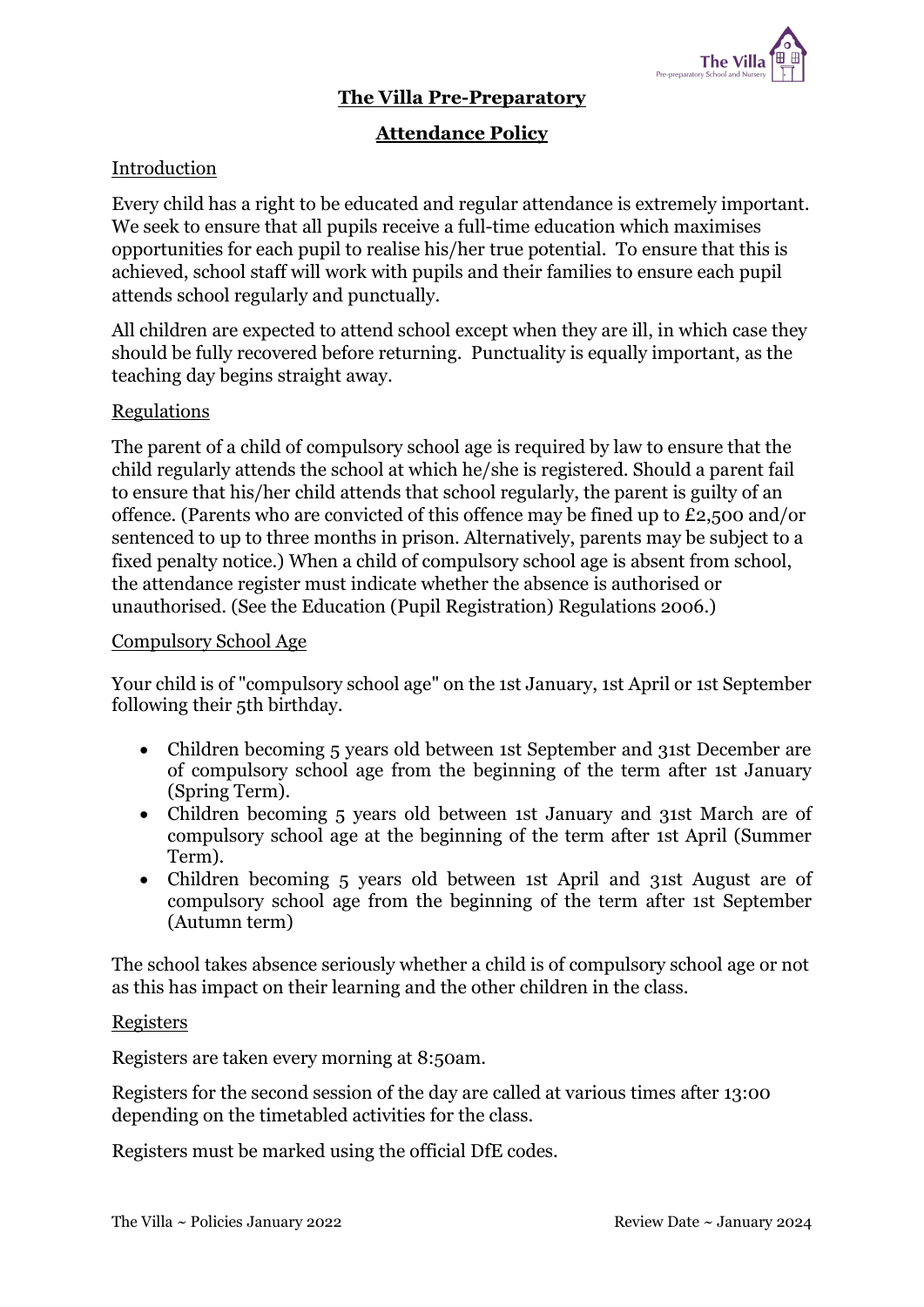

## Reporting an absence

Parents are required to telephone the School (020 7703 6216) or to email school@thevillaschoolandnursery.com on the first day of absence by 8.50am, with a reason for the absence. If a child is unwell, then the nature of the illness should be indicated. If the parent notifies the school by phone, this must then be followed up in writing via email or the planner when the child returns to school. If the absence is longer than 2 days, the parent must repeat the process to ensure the school is kept informed.

## What constitutes Authorised Absence?

Absence may generally be authorised for the following reasons:

- Illness
- Emergency medical or dental appointments
- Days of religious observance
- Exclusion
- Traveller child travelling
- Family bereavement (for a limited duration)
- Involvement in a public performance
- Off-site examination
- To visit a new school
- Lateness (when the child arrives before the register has closed and offers a satisfactory explanation)

Excessive amounts of authorised absence may often be as damaging to continuity of learning as unauthorised absence. The school will therefore only authorise absence sparingly and only after careful consideration, particularly where children have a history of irregular attendance.

Inappropriate authorisation of absence may seriously undermine effective intervention by the local education authority and compromise any potential legal action.

#### Requests for Leave of Absence

The Headteacher has a duty to ensure that term dates are protected and leave of absence will not normally be granted for family holidays in term time. In exceptional circumstances, parents should write directly to the Headteacher explaining fully why the request is being made to remove a pupil from school in term time. This must be received by the Headteacher at least four weeks in advance of the planned absence. The parents will be notified about the outcome of the request by email.

#### Unauthorised Absence

Unauthorised absence is where no explanation has been given for the child's absence or where the explanation offered is considered by the Headteacher to be unacceptable.

Absence should not be authorised in the following circumstances: